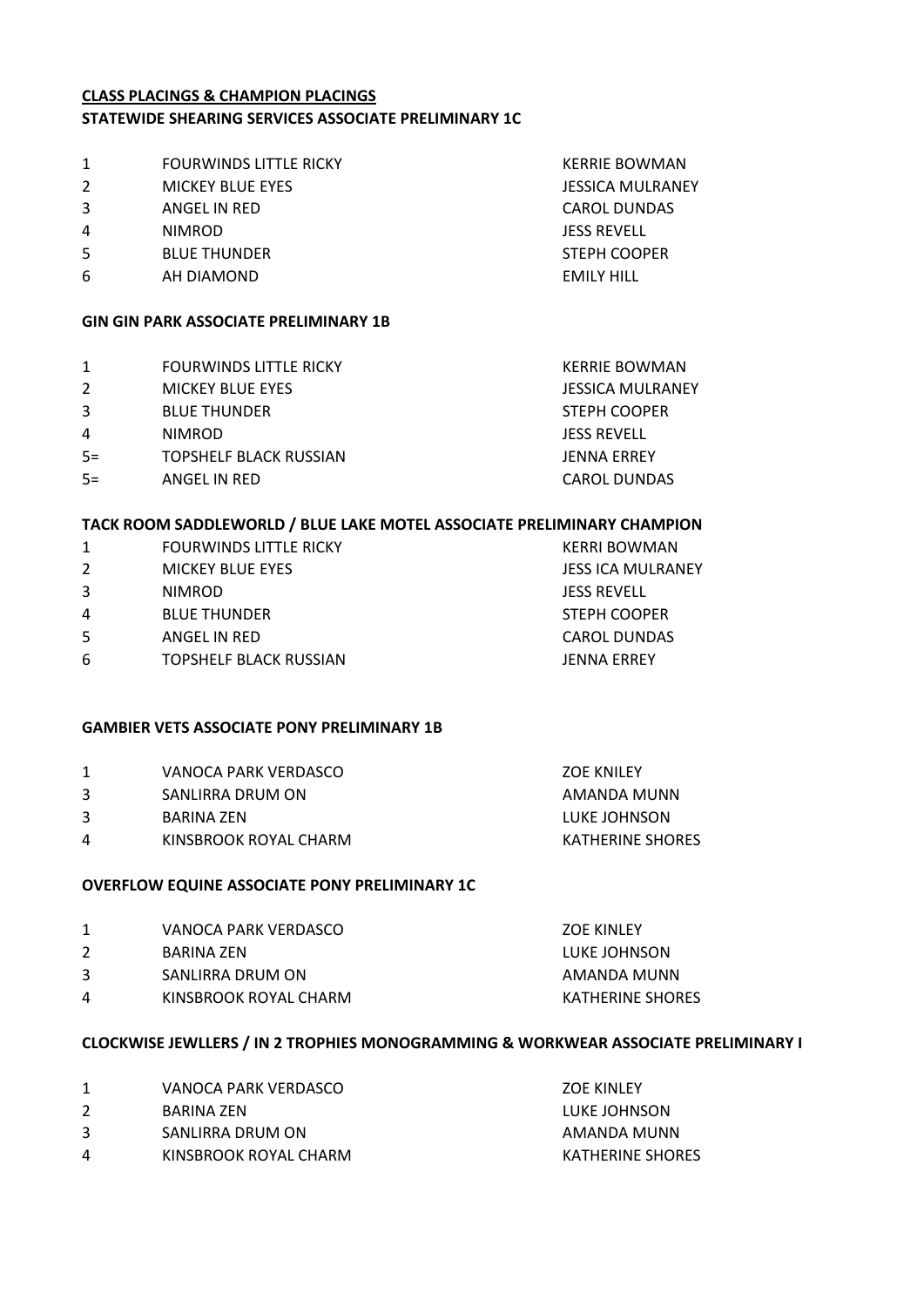#### **IRT EQUICARE ASSOCIATE NOVICE 2B**

|   | MERIDIAN DAKOTA                               | <b>ELLEN RUSSELL</b>  |
|---|-----------------------------------------------|-----------------------|
| 2 | <b>FOURWINDS MILLICENT</b>                    | <b>KERRIE BOWMAN</b>  |
| 3 | <b>SHADOWFAX</b>                              | <b>KERRIE BOWMAN</b>  |
| 4 | SANLIRRA SNAPSHOT                             | AMANDA LOCK           |
| 5 | <b>NIMROD</b>                                 | <b>JESS REVELL</b>    |
| 6 | DIESTRO SONTARO                               | <b>JULIE MC ERLAI</b> |
|   | <b>MILLICENT SADDLERY ASSOCIATE NOVICE 2C</b> |                       |

|      | <b>MERIDIAN DAKOTA</b>     | <b>ELLEN RUSSELL</b> |
|------|----------------------------|----------------------|
| 2    | SHADOW FAX                 | <b>KERRIE BOWMAN</b> |
| 3    | <b>FOURWINDS MILLICENT</b> | <b>KERRIE BOWMAN</b> |
| 4    | STAR OF COURAGE            | <b>STEPH COOPER</b>  |
| $5=$ | DO THE FOXTROT             | DONNA EICHER         |
| $5=$ | SANLIRRA SNAPSHOT          | AMANDA LOCK          |
|      |                            |                      |

#### **DOLLAR CURTAINS & BLINDS / LIGHT @ 133 ASSOCIATE NOVICE CHAMPION**

| 1 | MERIDIAN DAKOTA            | ELLEN RUSSELL       |
|---|----------------------------|---------------------|
| 2 | <b>FOURWINDS MILLICENT</b> | KERRIE BOWMAN       |
| 3 | SHADOW FAX                 | KERRIE BOWMAN       |
| 4 | SANLIRRA SNAPSHOT          | AMANDA LOCK         |
| 5 | STAR OF COURAGE            | <b>STEPH COOPER</b> |
| 6 | DO THE FOX TROT            | DONNA EICHER        |

## **SOUTHEAST SADDLERY ASSOCIATE PONY NOVICE 2B**

1 VANOCA PARK VERDASCO XVANOCA PARK VERDASCO

# **FOSTERS FOODLAND / DIY FENCING ASSOCIATE ELEMENTARY 3C**

|   | SHADOW FAX      | KERRIE BOWMAN |
|---|-----------------|---------------|
| ∽ | MERIDIAN DAKOTA | SALLY RUSSELL |

# **COUNTRY ATTITUDE ASSOCIATE ELEMENTARY 3B**

|          | SHADOW FAX        | KERRIE BOWMAN          |
|----------|-------------------|------------------------|
|          | MFRIDIAN DAKOTA   | SALLY RUSSELL          |
| ર        | DIESTRO SONTARO   | <b>JULIE MC ERLAIN</b> |
| $\Delta$ | WARAWEE MONARCHEE | LESTER MASTERS         |
|          |                   |                        |

# **BARRY MANEY FORD / MAYURA STATION ASSOCIATE ELEMENTARY CHAMPION**

| SHADOW FAX             | KERRIE BOWMAN |
|------------------------|---------------|
| <b>MERIDIAN DAKOTA</b> | SALLY RUSSELL |

#### **TOPTAC INTERNATIONAL PRELIMINARY 1B**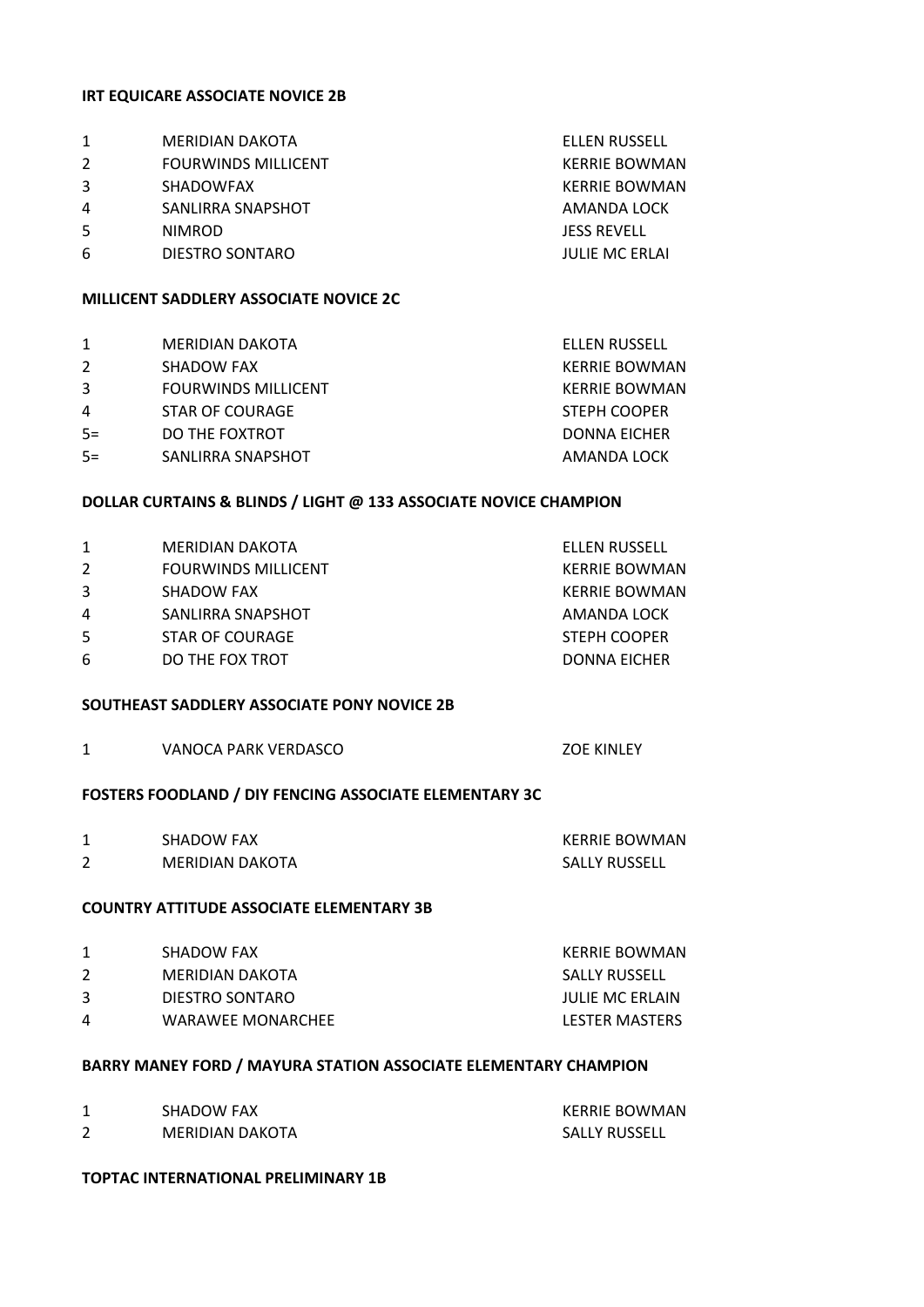| 1 | FRANZISKA                 | <b>RUTH SCHNEEBERGER</b>   |
|---|---------------------------|----------------------------|
| 2 | <b>JAYBEE ASTAIRE</b>     | <b>JOHN THOMPSON</b>       |
| 3 | <b>HPS GRANDEUR</b>       | <b>RACHEL WARNEKE</b>      |
| 4 | APEX                      | <b>BRIGITTE DRINKWATER</b> |
| 5 | <b>ECLIPSE</b>            | <b>KATE RAYMOND</b>        |
| 6 | SVENSKA DIVA              | <b>JOANNE SCHNEIDER</b>    |
|   | <b>MAROCCO</b>            | ANN DODD                   |
| 8 | <b>FLOWERVALE JOHNSON</b> | <b>RENEE EVEREST</b>       |
|   |                           |                            |

# **NRG TEAM PRELIMINARY 1C**

| 1              | FRANZISKA                 | <b>RUTH SCHNEEBERGER</b>   |
|----------------|---------------------------|----------------------------|
| $\overline{2}$ | <b>FLOWERVALE JOHNSON</b> | <b>RENEE EVEREST</b>       |
| 3              | <b>JAYBEE ASTAIRE</b>     | JOHN THOMPSON              |
| $\overline{4}$ | <b>OCTOBER</b>            | ANNA MITCHELL              |
| -5             | <b>MAROCCO</b>            | ANN DODD                   |
| 6              | <b>APEX</b>               | <b>BRIGITTE DRINKWATER</b> |
| $\overline{7}$ | ROXLEIGH FRANGLICA        | <b>SALLY RUSSELL</b>       |
| 8              | <b>HPS GRANDEUR</b>       | <b>RACHEL WARNEKE</b>      |
|                |                           |                            |

# **THE MITEVITE PRELIMINARY CHAMPION**

| $\mathbf{1}$   | <b>FRANZISKA</b>          | <b>RUTH SCHNEEBERGER</b>   |
|----------------|---------------------------|----------------------------|
| $\overline{2}$ | <b>JAYBEE ASTAIRE</b>     | <b>JOHN THOMPSON</b>       |
| 3              | APEX                      | <b>BRIGITTE DRINKWATER</b> |
| 4              | <b>FLOWERVALE JOHNSON</b> | <b>RENEE EVEREST</b>       |
| 5              | <b>HPS GRANDEUR</b>       | <b>RACHEL WARNEKE</b>      |
| 6              | <b>MAROCCO</b>            | ANN DODD                   |
| 7              | <b>ECLIPSE</b>            | <b>KATE RAYMOND</b>        |
| 8              | <b>OCTOBER</b>            | <b>ANNA MITCHELL</b>       |
|                |                           |                            |

# **TUFF ROCK PONY PRELIMINARY 1B**

| 1  | SANLIRRA SUNSPOT        | JACINTA JOHNSON        |
|----|-------------------------|------------------------|
| 2  | THORWOOD TOMCAT         | <b>RENEE EVEREST</b>   |
| 3  | KALLAROO NOVEMBER RAIN  | ELIZA OGDEN            |
| 4  | <b>IBN KY FOX</b>       | KYLIE WATSON           |
| -5 | RIVINGTON BUBBLING OVER | YVFTTF KFNNFDY         |
| 6  | SANLIRRA KING OF HEARTS | <b>MADELINE SHORES</b> |
|    |                         |                        |

# **HORSEDEALS PONY PRELIMINARY 1C**

| 1 | THORWOOD TOMCAT                | <b>RENEE EVEREST</b>  |
|---|--------------------------------|-----------------------|
| 2 | <b>IBN KY FOX</b>              | KYLIE WATSON          |
| 3 | KALLAROO NOVEMBER RAIN         | ELIZA OGDEN           |
| 4 | SANLIRRA SUNSPOT               | JACINTA JOHNSON       |
| 5 | <b>RIVINGTON BUBBLING OVER</b> | <b>YVETTE KENNEDY</b> |
| 6 | JAZIL MIRI                     | <b>ROBYN PARKER</b>   |
|   |                                |                       |

# **THE ZILCO PRELIMINARY PONY CHAMPION**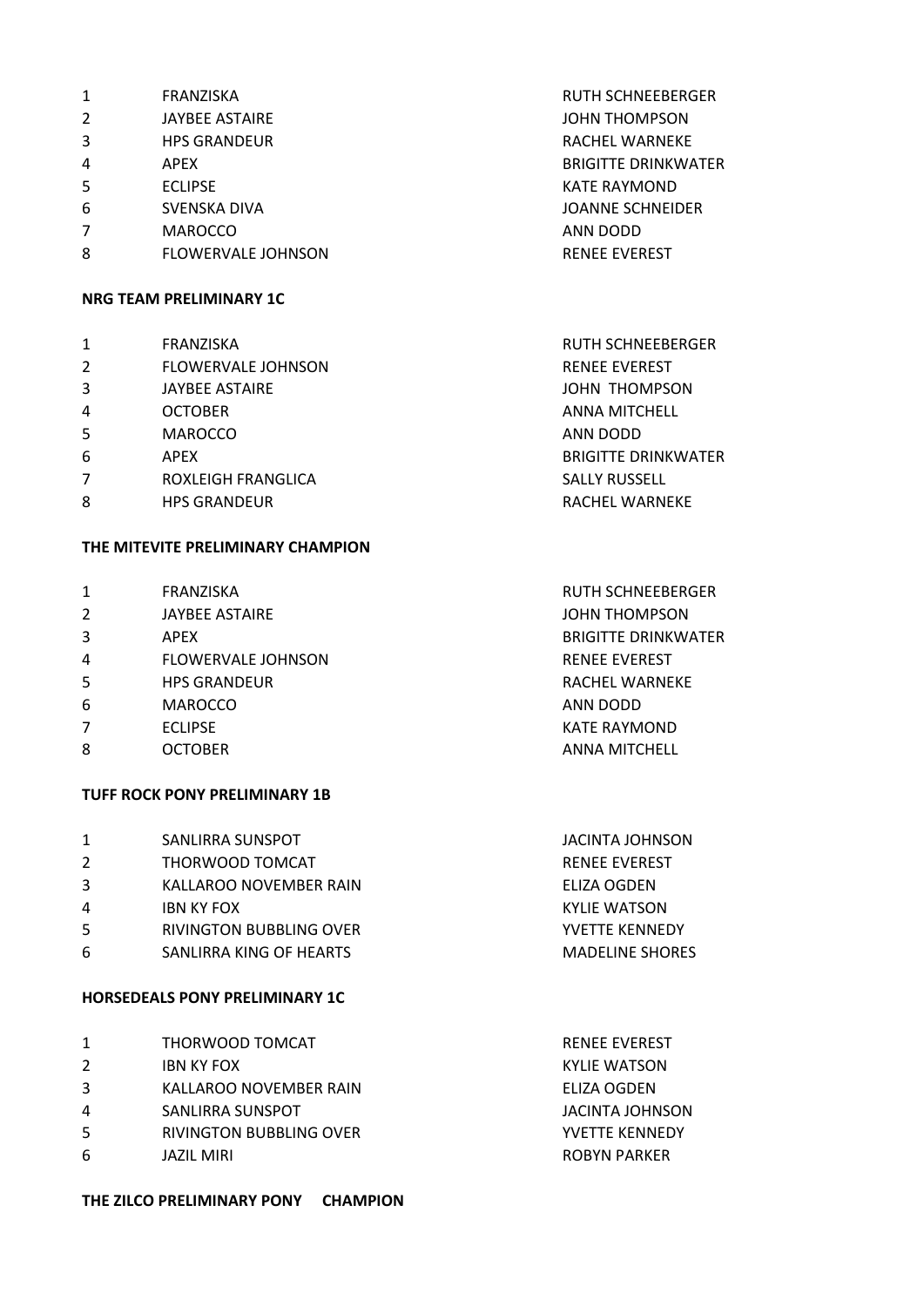- 2 SANLIRRA SUNSPOT SANLIRGA SUNSPOT
- 3 IBN KY FOX KYLIE WATSON
- 4 KALLAROO NOVEMBER RAIN ELIZA OGDEN

#### **JT EQUINE NOVICE 2B**

- 1 FRANZISKA RUTH SCHNEEBERGER 2 PONDEROSA STUD ROYAL DANCER RUTH SCHNEEBERGER
- 3 SVENSKA DIVA JO SCHEIDER
- 4 HOLLANDS BEND BRIGADIER TYSON ZOONTJENS
- 5 FOURWINDS FUNKY CHICK **EXAMPLE A SERVICE AND RESEARCH CHILD FOUR WINDS**
- 6 HAHNDORFS PRINCE CRISTY PATTERSON
- 
- 8 RIVOLI FORET ME NOT **RIVOLI FORET ME NOT**

#### **BE ACTIVE DRESSAGE SA REGIONAL CIRCUIT NOVICE 2C**

- 1 PONDEROSA STUD ROYAL DANCER RUTH SCHNEEBERGER
- 
- 
- 4 FOURWINDS FUNKY CHICK **A SERVICE SERVICE BOWMAN**
- 5 HOLLANDS BEND BRIGADER THE TYSON ZOONTJENS
- 6 HAHNDORFS PRINCE **CRISTY PATTERSON**
- 7 LEONIDAS JUNE WHITEHEAD
- 8 ECLIPSE **KATE RAYMOND**

#### **THE HERBAL HORSE NOVICE CHAMPION**

| $\mathbf{1}$   | PONDEROSA STUD ROYAL DANCER    | <b>RUTH SCHNEEBERGER</b> |
|----------------|--------------------------------|--------------------------|
| 2              | FRAZISKA                       | <b>RUTH SCHNEEBERGER</b> |
| 3              | <b>AURUM REVOIR</b>            | AMARAH HENERSON-WILSON   |
| 4              | <b>HOLLANDS BEND BRIGADIER</b> | <b>TYSON ZOONTJENS</b>   |
| -5             | <b>HAHNDORFS PRINCE</b>        | <b>CRISTY PATTERSON</b>  |
| 6              | SVENSKA DIVA                   | <b>JO SCHEIDER</b>       |
| $\overline{7}$ | RIVOLI FORGET ME NOT           | LAUREN HERRING           |
| 8              | <b>ECLIPSE</b>                 | <b>KATE RAYMOND</b>      |
|                |                                |                          |

#### **MUMMA KAZZAS DELIGHTS PONY NOVICE 2B**

|    | TULLAROI ALL I WANT     | TARA LLOYD      |
|----|-------------------------|-----------------|
| 2  | SANLIRRA SUNSPOT        | JACINTA JOHNSON |
| 3  | <b>IBN KY FOX</b>       | KYLIE WATSON    |
| 4  | RIVINGTON BUBBLING OVER | YVFTTF KFNNFDY  |
| .5 | JAZIL MIRI              | ROBYN PARKER    |
|    |                         |                 |

#### **DENIS GOULDING EQUINE VET PONY NOVICE 2C**

RENEE EVEREST

7 AURUM REVOIR AMARAH HENDERSON-WILSON

2 FRAZISKA RUTH SCHNEEBERGER 3 AURUM REVOIR AMARAH HENDERSON-WLISON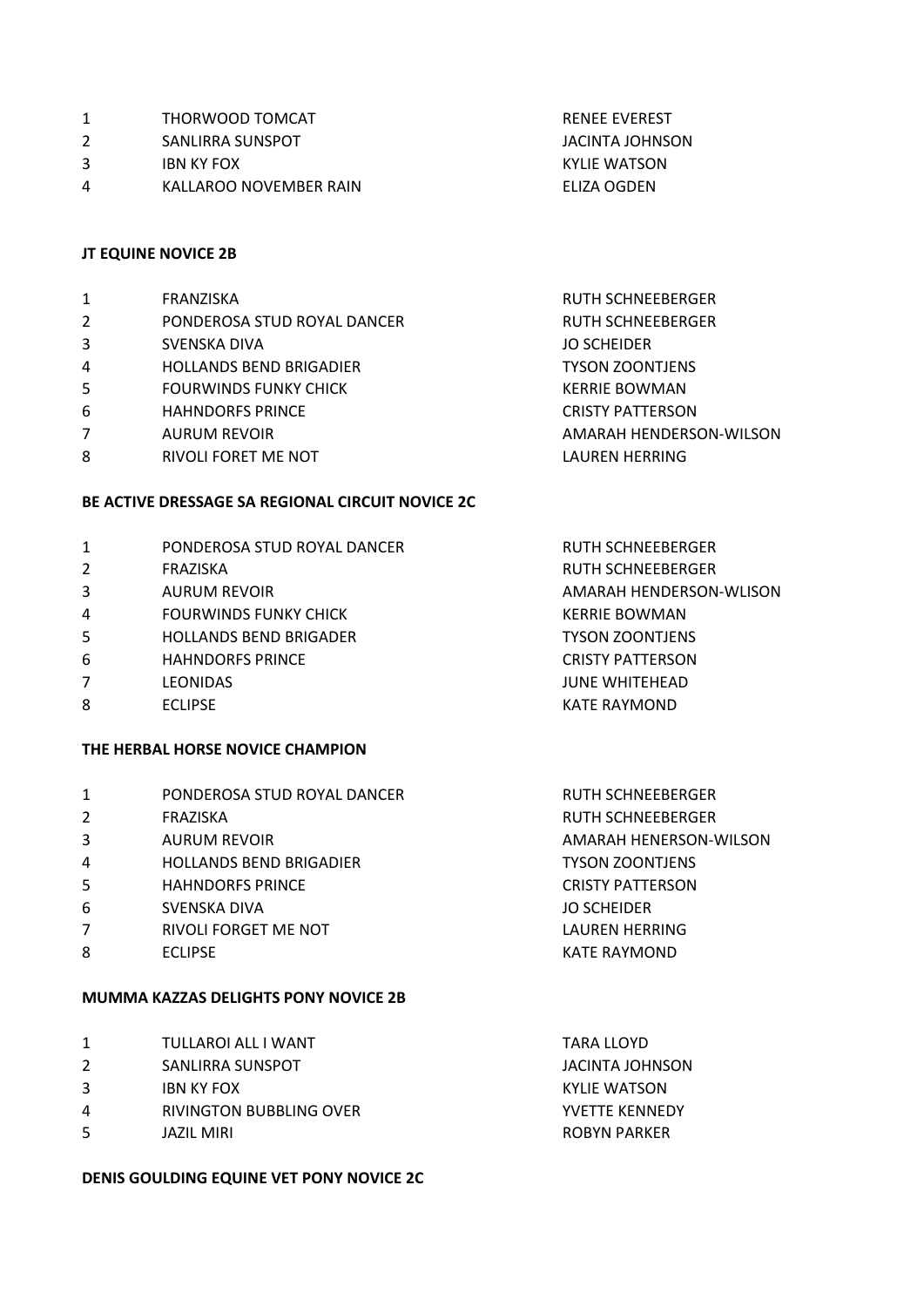- 1 TULLAROI ALL I WANT TARA LLOYD
- 2 IBN KY FOX KYLIE WATSON
- 3 SANLIRRA SUNSPOT SANLIRA SUNSPOT SANLIRA SUNSPOT
- 4 RIVINGTON BUBBLING OVER YVETTE KENNEDY

## **KENVIEW PERFORMANCE PONIES / WADELEE PONY STUD PONY NOVICE CHAMPION**

- 1 TULLAROI ALL I WANT TARA LLOYD
- 2 SANLIRRA SUNSPOT SANLIRGA SUNSPOT
- 3 IBN KY FOX **IBN KY FOX** KYLIE WATSON
- 4 RIVINGTON BUBBLING OVER YVETTE KENNEDY

# **METRO BAKERY & CAFE / WADELEE GRAPHICS ELEMENTARY 3B**

- 1 PONDEROSA STUD ROYAL DANCER RUTH SCHNEEBERGER
- 2 HATERO DE PB HEATHER CURRIE
- 3 FOURWINDS FUNKY CHICK **SERVING A SERVING A READ AND READ FOURWING**
- 4 HAHNDORFS PRINCE CRISTY PATTERSON
- 5 LEONIDAS JUNE WHITEHEAD
- 6 ABSOLUT HARMONY AND AMANDA LOCK

## **BE ACTIVE SA DRESSAGE REGIONAL CIRCUIT ELEMENTARY 3C**

- 1 PONDEROSA STUD ROYAL DANCER RUTH SCHNEEBERGER 2 HATERO DE PB HEATHER CURRIE 3 FOURWINDS FUNCKY CHICK **SERVICE ASSESSMENT OF A SERVICE BOWMAN**
- 4 ABSOLUT HARMONY AMANDA LOCK
- 5 HAHNDORFS PRINCE CRISTY PATTERSON
- 6 LEONIDAS JUNE WHITEHEAD

### **PRYDES EASIFEED ELEMENTARY CHAMPION**

| 1  | PONDEROSA STUD ROYAL DANCER  | <b>RUTH SCHNEEBEERGER</b> |
|----|------------------------------|---------------------------|
| 2  | <b>HATERO DE PB</b>          | <b>HEATHER CURRIE</b>     |
| 3  | <b>FOURWINDS FUNKY CHICK</b> | KERRIE BOWMAN             |
| 4  | <b>HAHNDORFS PRINCE</b>      | <b>CRISTY PATTERSON</b>   |
| -5 | <b>ABSOLUT HARMONY</b>       | AMANDA LOCK               |
| 6  | <b>LEONIDAS</b>              | <b>JUNEWHITEHEAD</b>      |
|    |                              |                           |

#### **HENRY POST JEWELLERS PONY ELEMENTARY 3B**

1 TULLAROI ALL I WANT TARA LLOYD

# **FOSTERS NEWSAGENCY PONY ELEMENTARY 3C**

1 TULLAROI ALL I WANT TARA LLOYD

#### **THE PRODUCE STORE EMLENTARY PONY CHAMPION**

1 TULLAROI ALL I WANT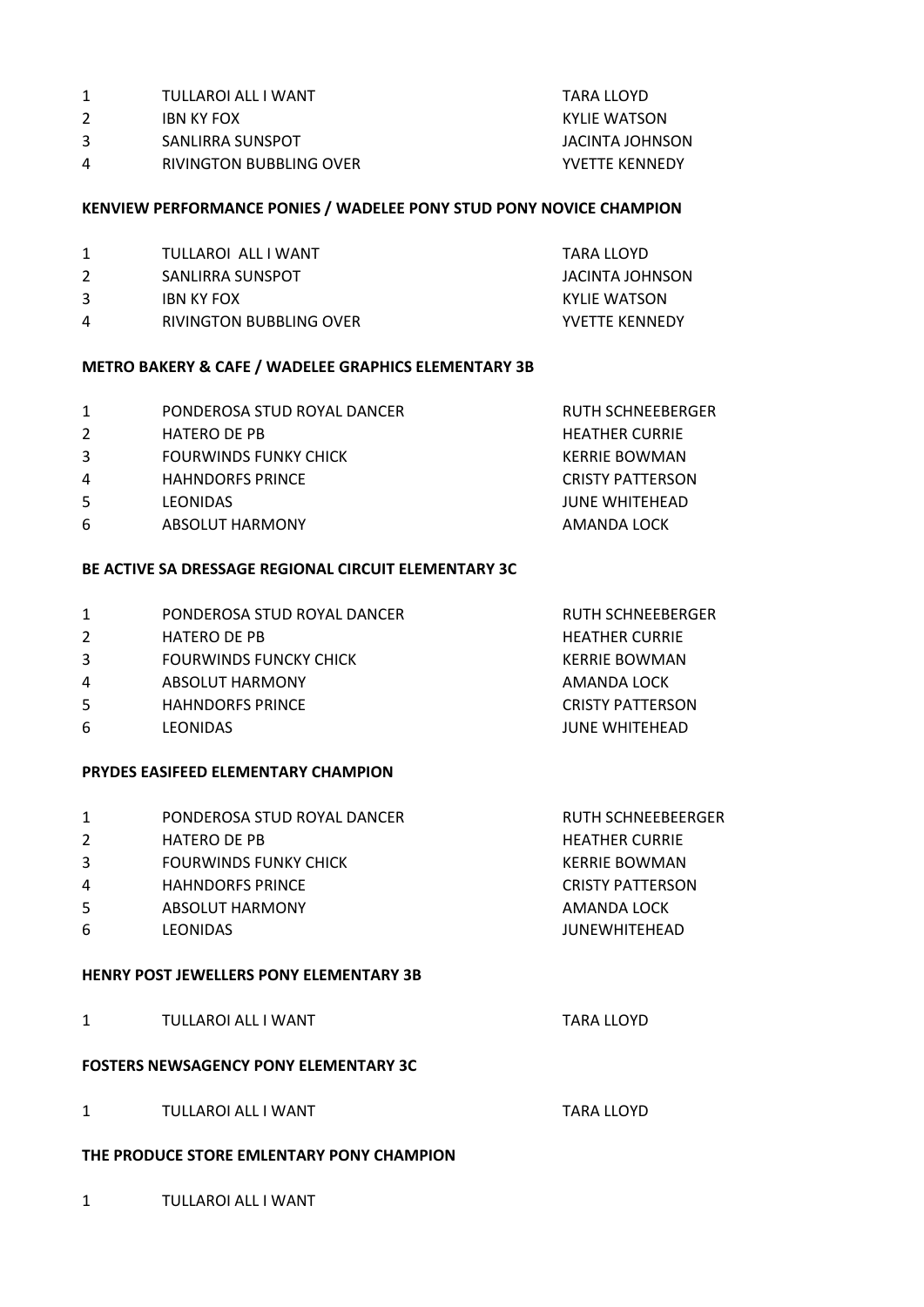#### **IMPERIAL FLOATS MEDIUM 4B**

| 1<br>2<br>3<br>4 | ROXLEIGH WELLINGTON<br><b>HATERO DE PB</b><br><b>BELCAM ODIN</b><br>BARRABADEN MAJESTIC | <b>CYNTHIA QUINT</b><br><b>HEATHER CURRIE</b><br>ROBYN BULLER<br><b>KATE WARNEKE</b> |
|------------------|-----------------------------------------------------------------------------------------|--------------------------------------------------------------------------------------|
|                  | <b>DANCING HORSE MEDIUM 4C</b>                                                          |                                                                                      |
| 1<br>2<br>3      | ROXLEIGH WELLINGTON<br><b>BELCAM ODIN</b><br><b>BARRABADEEN MAJESTIC</b>                | <b>CYNTHIA QUINT</b><br>ROBYN BULLER<br><b>KATF WARNFKF</b>                          |
|                  | THE EQUILIBRIUM AUSTRALIA MEDIUM CHAMPION                                               |                                                                                      |
| 1                | ROXLFIGH WFLLINGTON                                                                     | <b>CYNTHIA QUINT</b>                                                                 |

| BELCAM ODIN<br>BARRABADEEN MAJESTIC | ,,,,,,,,,,,,,,,,,,,,,,,,,,,, | .            |
|-------------------------------------|------------------------------|--------------|
|                                     |                              | ROBYN BULLER |
|                                     |                              | KATF WARNFKF |

### **DISTRICT COUNCIL OF GRANT ADVANCED 5B**

|   | ROXLEIGH WELLINGTON      | CYNTHIA QUINT    |
|---|--------------------------|------------------|
|   | <b>ESB IRISH ECLIPSE</b> | DALF FLYNN       |
| 3 | <b>COUNTRY CRUZIN</b>    | NATASHA COCKBURN |
|   |                          |                  |

#### **CHABALLO ADVANCED 5C**

| ESB IRISH ECLIPSE     | DALF FLYNN       |
|-----------------------|------------------|
| ROXLEIGH WELLINGTON   | CYNTHIA QUINT    |
| <b>COUNTRY CRUZIN</b> | NATASHA COCKBURN |

### **THE SADDLEWORLD ADVANCED CHAMPION**

| <b>ESB IRISH ECLIPSE</b> | DALF FLYNN       |
|--------------------------|------------------|
| ROXLEIGH WELLINGTON      | CYNTHIA QUINT    |
| <b>COUNTRY CRUZIN</b>    | NATASHA COCKBURN |

#### **WESTBURY PARK SPORT HORSES INTER 1**

| <b>FLOWERVALE FREEREIGN</b><br>1 |  |
|----------------------------------|--|
|----------------------------------|--|

- 2 ASTUTE ASTUTE ASSAULT A SERVICE A SERVICE A SERVICE A SUMMISSION OF A SERVICE AND A SUMMISSION OF A SUMMISSION
- 3 LYRICAL **ANNE SMITH**

#### **MT GAMBIER A & H / MT GAMBIER HARNESS RACING INTER II**

1 DONNERBLITZ HEATHER CURRIE

RUTH SCHNEEBERGER

**INTERNATIONAL ANIMAL HEALTH PRIX ST GEORGES**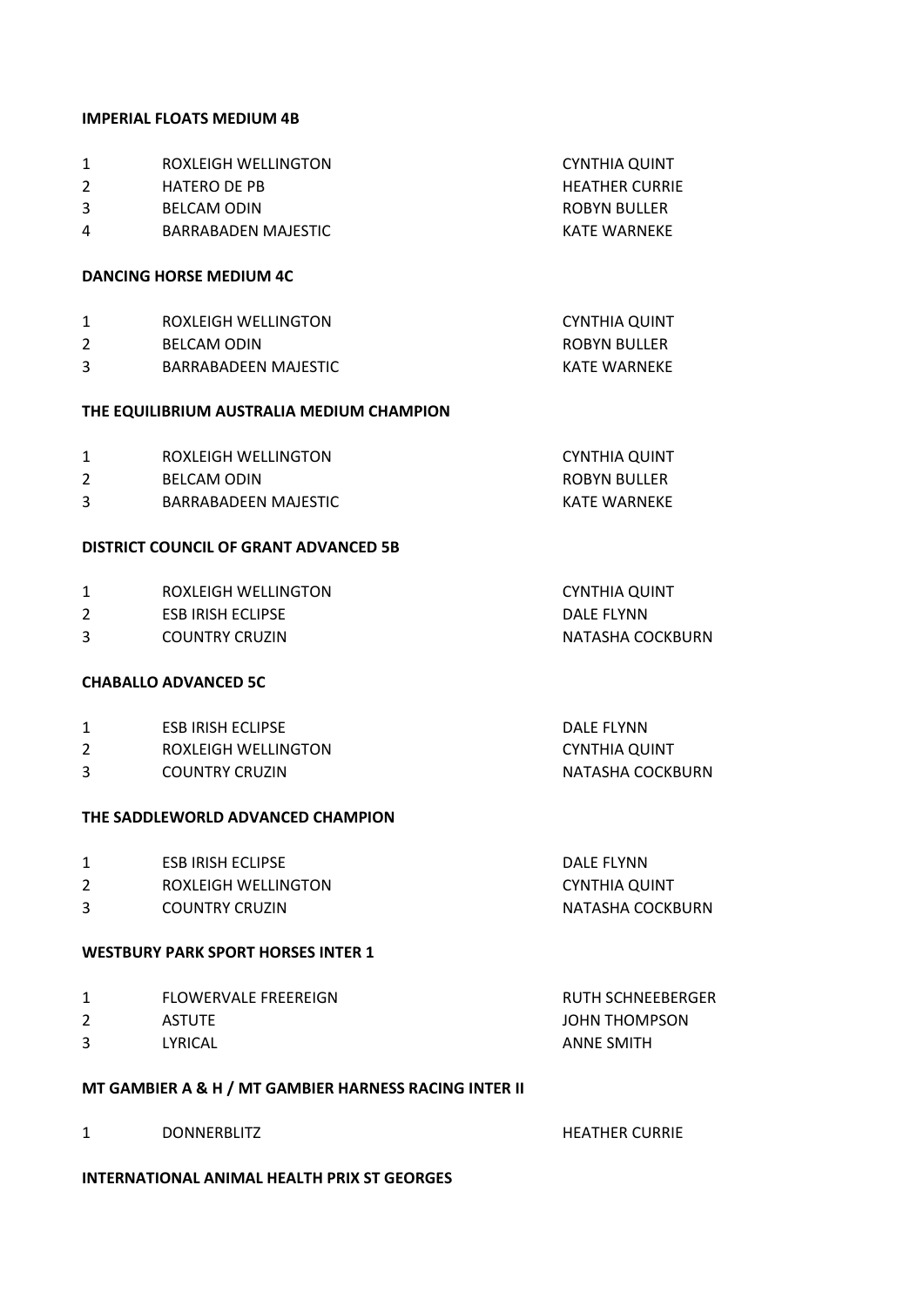| 1              | <b>FLOWERVAL FREEREIGN</b>                 | <b>RUTH SCHNEEBERGER</b> |
|----------------|--------------------------------------------|--------------------------|
| $\overline{2}$ | <b>ASTUTE</b>                              | <b>JOHN THOMPSON</b>     |
| 3              | LYRICAL                                    | <b>ANNE SMITH</b>        |
| 4              | <b>COUNTRY CRUZIN</b>                      | NATASHA COCKBURN         |
|                | OK PIE SHOP GRAND PRIX                     |                          |
| 1              | <b>DONNERBLITZ</b>                         |                          |
|                | <b>OMEGA FEEDS FIE CHAMPION</b>            |                          |
| 1              | <b>FLOWERVALE FREEREIGN</b>                | <b>RUTH SCHNEEBERGER</b> |
| 2              | <b>DONNERBLITZ</b>                         | <b>HEATHER CURRIE</b>    |
| 3              | <b>ASTUTE</b>                              | <b>JOHN THOMPSON</b>     |
|                | EQUISSAGE YOUNG RIDER PRELIMINARY 1C       |                          |
| 1              | <b>JUST HARRY</b>                          | <b>ARA CHAMP</b>         |
|                | <b>EQUISSAGE YOUNG RIDER NOVICE 2C</b>     |                          |
| 1              | <b>HOLLANDS BEND BRIGADER</b>              | <b>TYSON ZOONTJENS</b>   |
| 2              | <b>AURUM REVOIR</b>                        | AMARAH HENDERSON-WILSON  |
| 3              | <b>JUST HARRY</b>                          | <b>ARA CHAMP</b>         |
|                | <b>EQUISSAGE YOUNG RIDER ELEMENTARY 3C</b> |                          |
| 1              | <b>HOLLANDS BEND BRIGADER</b>              | <b>TYSON ZOONTJENS</b>   |
| $\overline{2}$ | <b>AURUM REVOIR</b>                        | AMARH HENDERSON-WILSON   |
|                | <b>EQUISSAGE YOUNG RIDER CHAMPION</b>      |                          |
| 1              | <b>HOLLANDS BEND BRIGADER</b>              | <b>TYSON ZOONTJENS</b>   |
| 2              | <b>AURUM REVOIR</b>                        | AMARAH HENDERSON-WILSON  |
| 3              | <b>JUST HARRY</b>                          | <b>ARA CHAMP</b>         |
|                | <b>CITY OF MT GAMBIER FREESTYLE</b>        |                          |
|                |                                            |                          |

- 1 ASTUTE ASTUTE ASSESSMENT ASSESSMENT ASSESSMENT ASSESSMENT ASSESSMENT ASSESSMENT ASSESSMENT ASSESSMENT AND LOCAL AND LOCAL AND LOCAL AND LOCAL AND LOCAL AND LOCAL AND LOCAL AND LOCAL AND LOCAL AND LOCAL AND LOCAL AND LOCA
- 2 COUNTRY CRUZIN NATASHA COCKBURN
- 2 LYRICAL **ANNE SMITH**